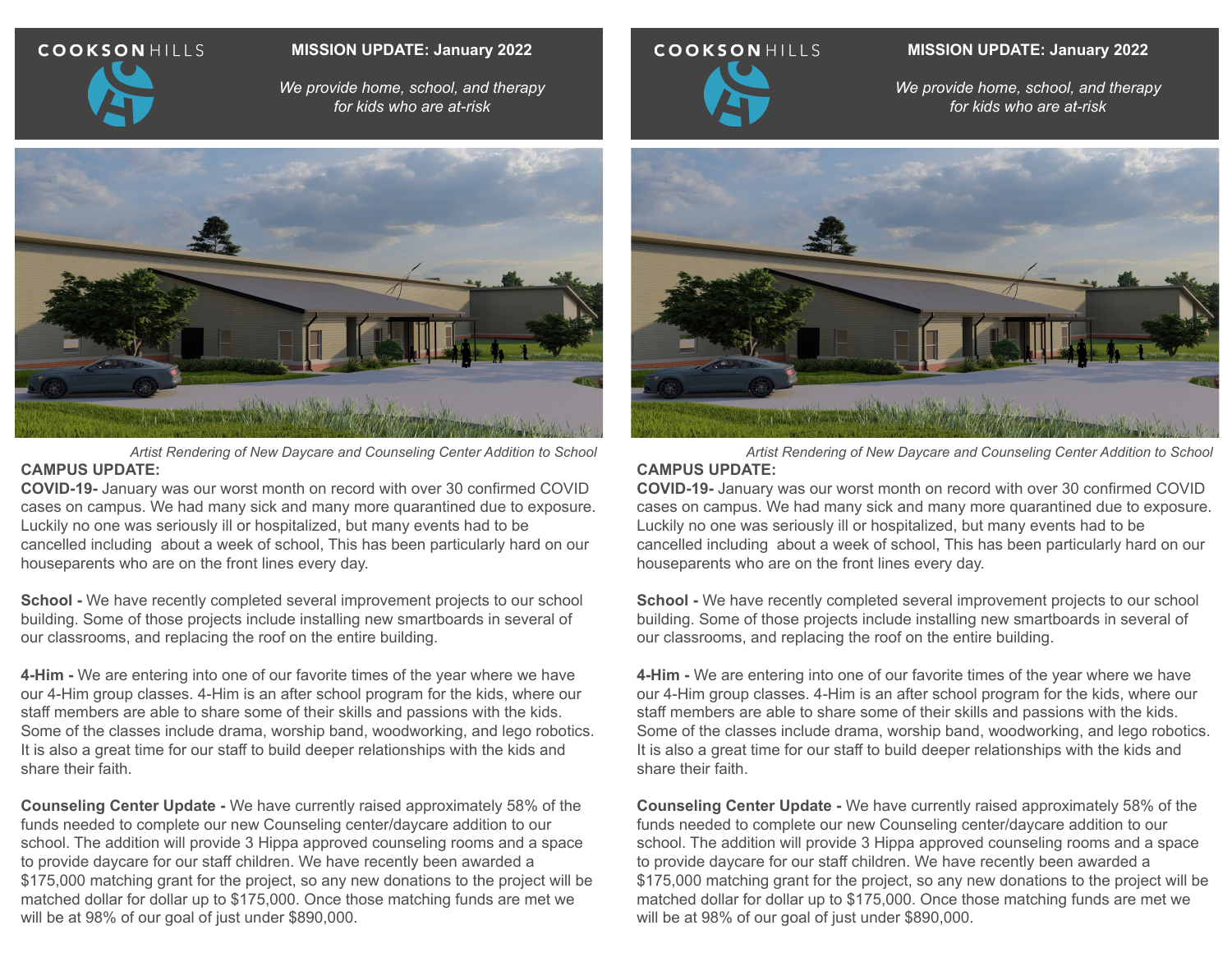#### **PRAYER REQUESTS: (see a full list on our church resource page)**

- God to send us the right people to fill our job positions and serve in our ministry
- Healing for our kids and for them to experience the Love of Jesus and surrender to Christ as Lord and Savior
- Protection of our campus against COVID, other sickness and disease, and all of Satan's attacks
- Enrollment opportunities to reach more at-risk kids
- Counseling to be effective in helping to bring healing to kids
- Continued guidance and growth for our leadership and staff
- Donors to meet our financial needs, including what we need to build our new counseling center and daycare



**Pat Hubbartt Church Relations** (918) 948-6300 ext. 321 pat.hubbartt@cooksonhills.org **cooksonhills.org**



join the insider

#### **PRAYER REQUESTS: (see a full list on our church resource page)**

- God to send us the right people to fill our job positions and serve in our ministry
- Healing for our kids and for them to experience the Love of Jesus and surrender to Christ as Lord and Savior
- Protection of our campus against COVID, other sickness and disease, and all of Satan's attacks
- Enrollment opportunities to reach more at-risk kids
- Counseling to be effective in helping to bring healing to kids
- Continued guidance and growth for our leadership and staff
- Donors to meet our financial needs, including what we need to build our new counseling center and daycare



make a donation

**Pat Hubbartt Church Relations** (918) 948-6300 ext. 321 pat.hubbartt@cooksonhills.org **cooksonhills.org**



Scan QR code to join the insider

------------------------------------------------------------------------------------- Tear off and mail to: 60416 Highway 10, Kansas, OK 74347

## **CONNECT WITH US!**

|                                                                                  | Date: $\frac{1}{\sqrt{1-\frac{1}{2}}\sqrt{1-\frac{1}{2}}\sqrt{1-\frac{1}{2}}\sqrt{1-\frac{1}{2}}\sqrt{1-\frac{1}{2}}\sqrt{1-\frac{1}{2}}\sqrt{1-\frac{1}{2}}\sqrt{1-\frac{1}{2}}\sqrt{1-\frac{1}{2}}\sqrt{1-\frac{1}{2}}\sqrt{1-\frac{1}{2}}\sqrt{1-\frac{1}{2}}\sqrt{1-\frac{1}{2}}\sqrt{1-\frac{1}{2}}\sqrt{1-\frac{1}{2}}\sqrt{1-\frac{1}{2}}\sqrt{1-\frac{1}{2}}\sqrt{1-\frac{1}{2}}\sqrt{1-\frac{1}{2}}$ |  |  |
|----------------------------------------------------------------------------------|---------------------------------------------------------------------------------------------------------------------------------------------------------------------------------------------------------------------------------------------------------------------------------------------------------------------------------------------------------------------------------------------------------------|--|--|
|                                                                                  |                                                                                                                                                                                                                                                                                                                                                                                                               |  |  |
|                                                                                  |                                                                                                                                                                                                                                                                                                                                                                                                               |  |  |
| City: ____________________________State: ____________________Zip: ______________ |                                                                                                                                                                                                                                                                                                                                                                                                               |  |  |
| $\Box$ I wish to receive all communications via email.                           |                                                                                                                                                                                                                                                                                                                                                                                                               |  |  |

 $\Box$  I wish to have someone contact me.

------------------------------------------------------------------------------------- Tear off and mail to: 60416 Highway 10, Kansas, OK 74347

## **CONNECT WITH US!**

|                                                        |  | Date: $\qquad \qquad$ |  |
|--------------------------------------------------------|--|-----------------------|--|
|                                                        |  |                       |  |
|                                                        |  |                       |  |
|                                                        |  |                       |  |
| $\Box$ I wish to receive all communications via email. |  |                       |  |

 $\Box$  I wish to have someone contact me.